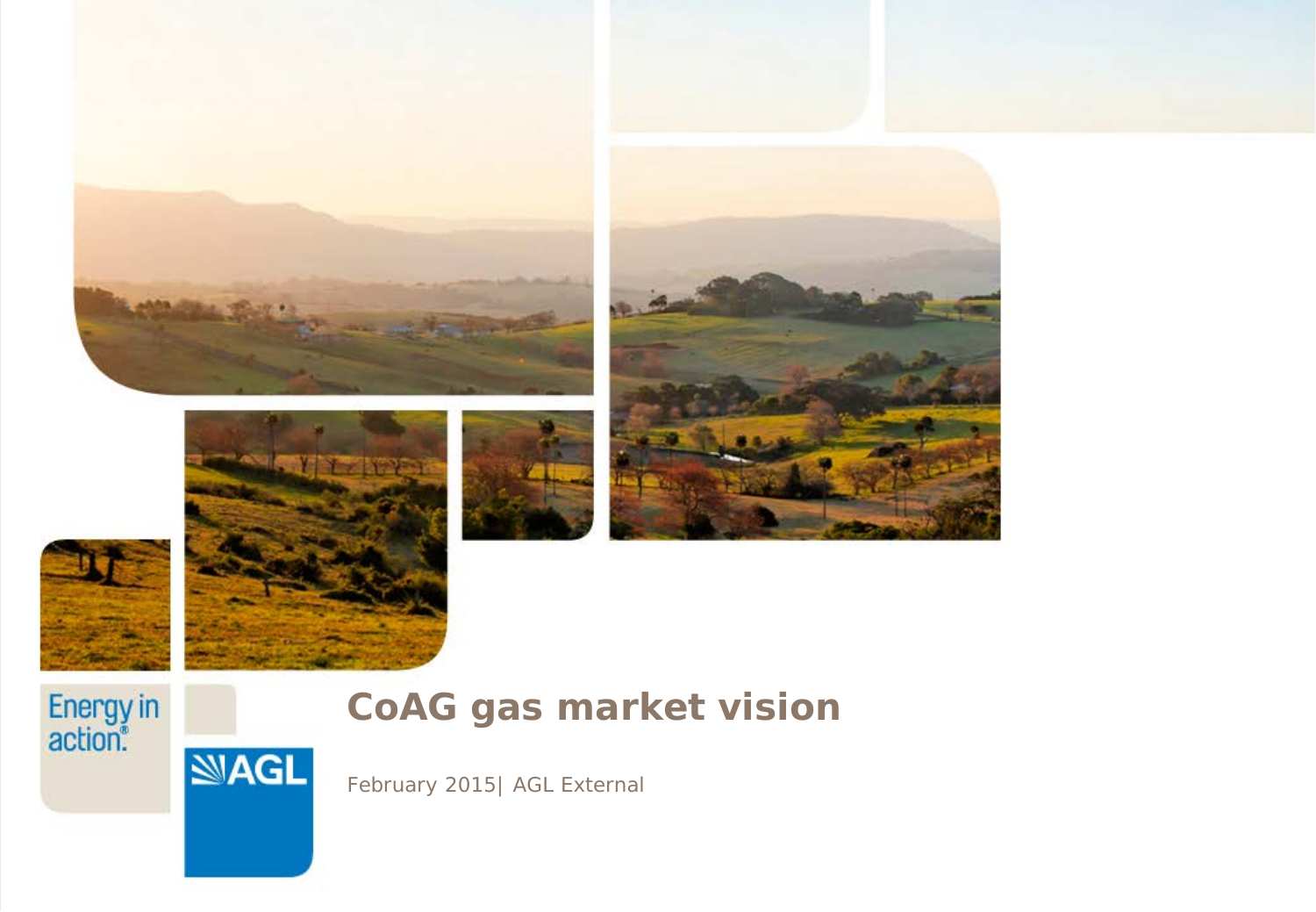› Some background – why all the discussion about gas?

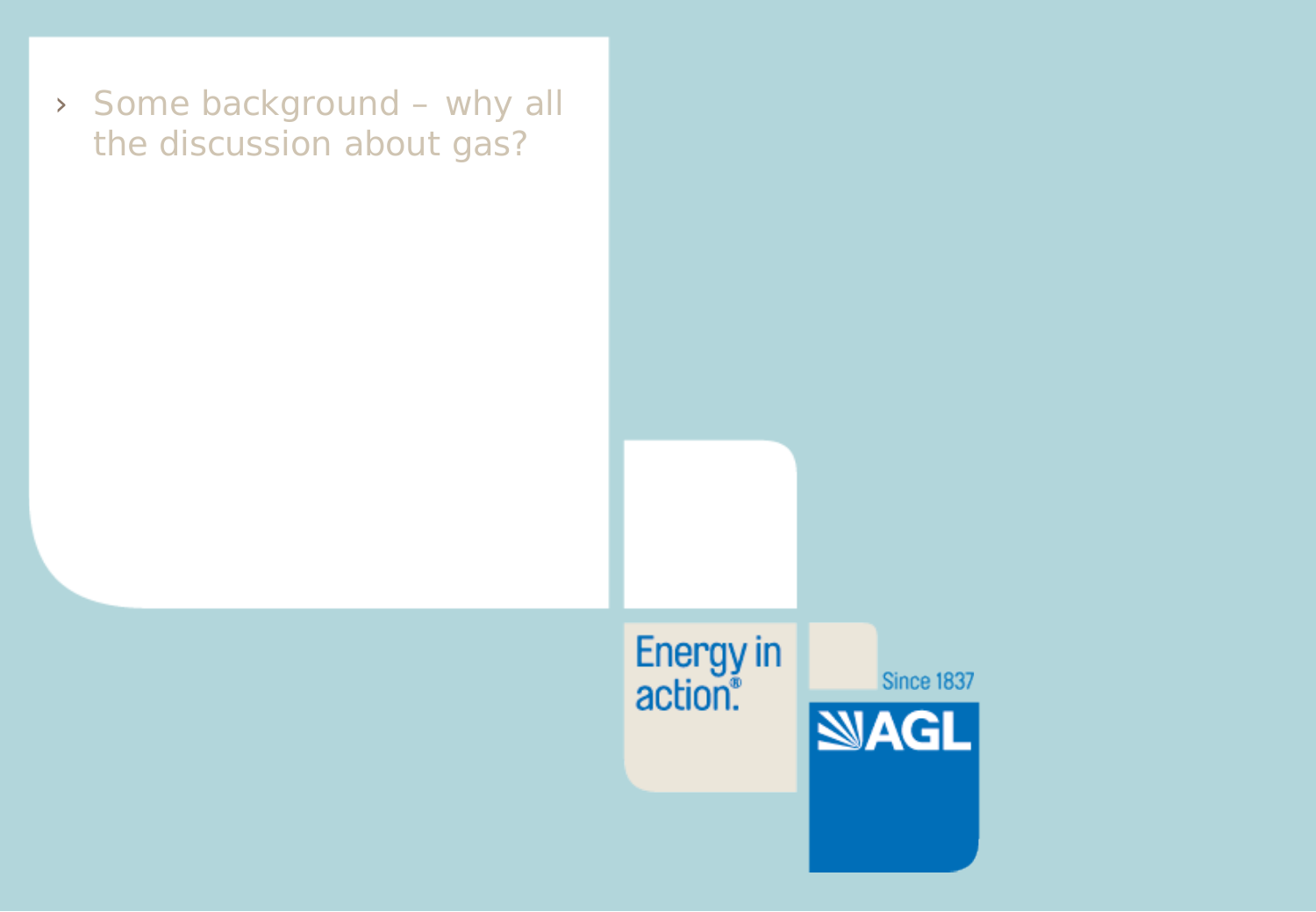## East Coast Aggregate Gas Demand



*Source: AGL Energy, Core Energy, EnergyQuest, esaa.*

- > AEMC Public Forum
- > AGL External
- > February 2015

**Energy** in

action.

Since 1837

**NAGL**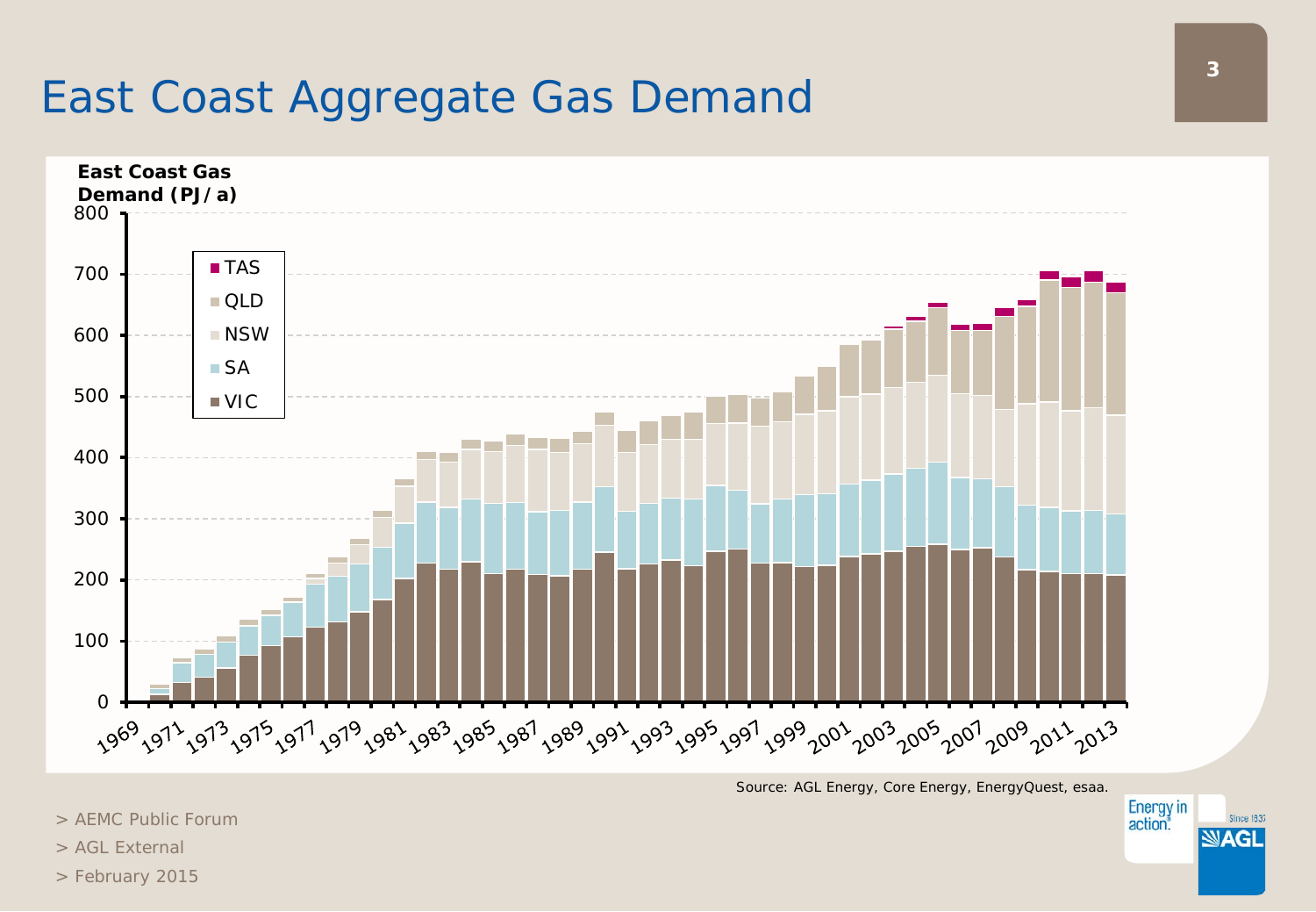# Aggregate demand 2000-2018*f*



> AEMC Public Forum

- > AGL External
- > February 2015

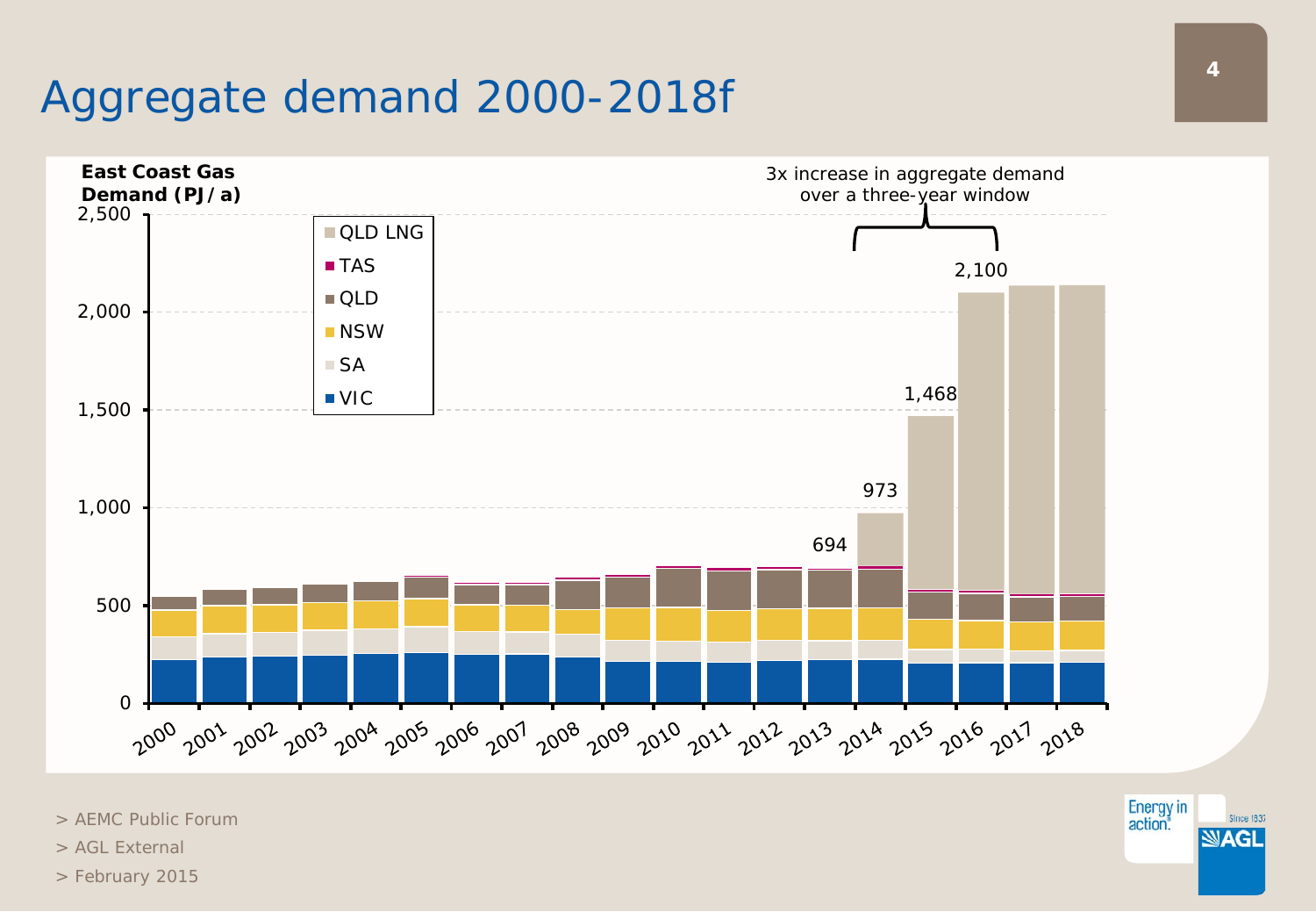### Aggregate gas load forecast for the east coast 2012-2018*f*



> AEMC Public Forum

- > AGL External
- > February 2015



action.

**SAGL**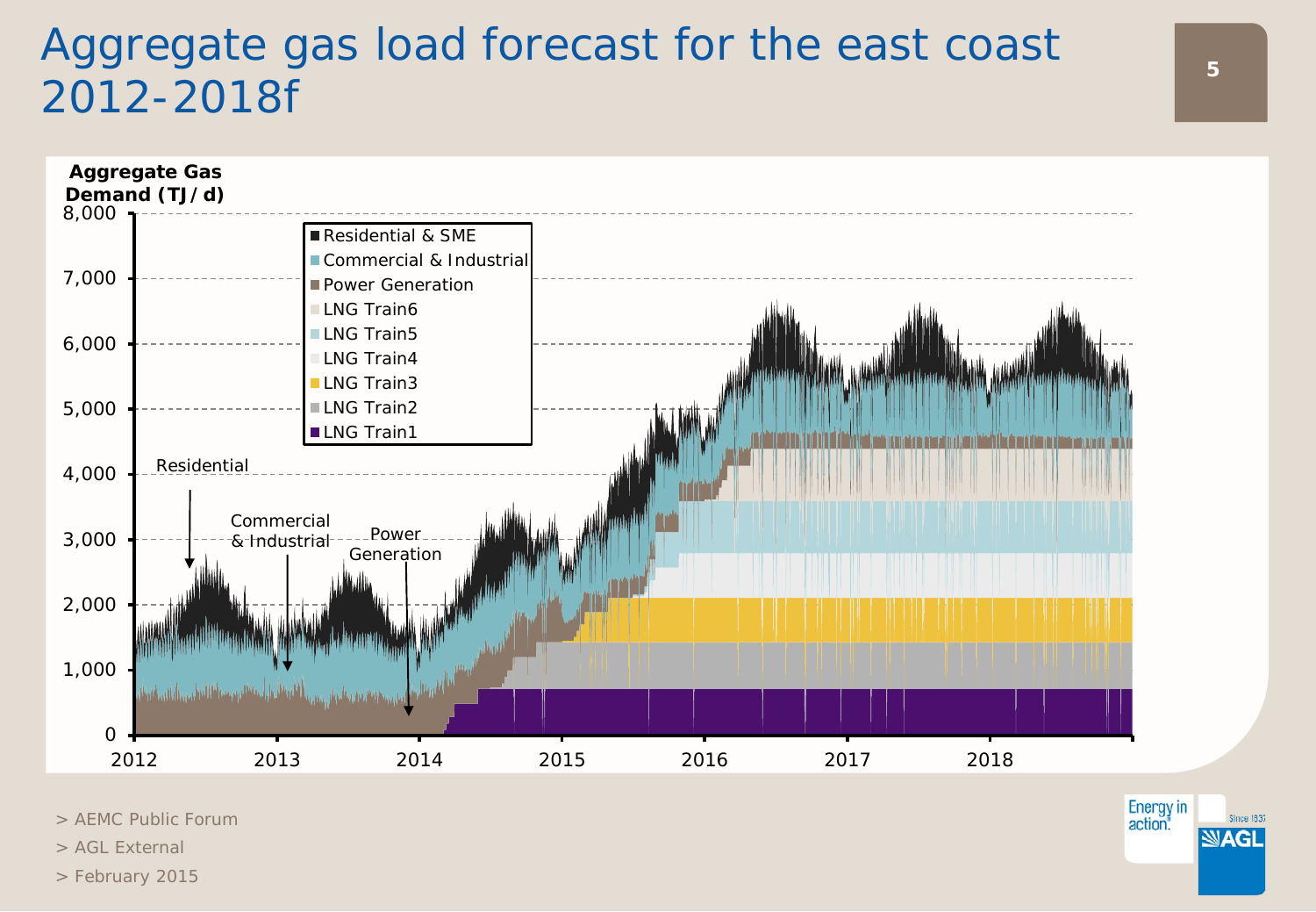### GPEM base case model results for the five year and the set of the five year the set of the set of the set of the set of the set of the set of the set of the set of the set of the set of the set of the set of the set of the period 2014-2018



> AEMC Public Forum

> AGL External

> February 2015

action

**NIAGI**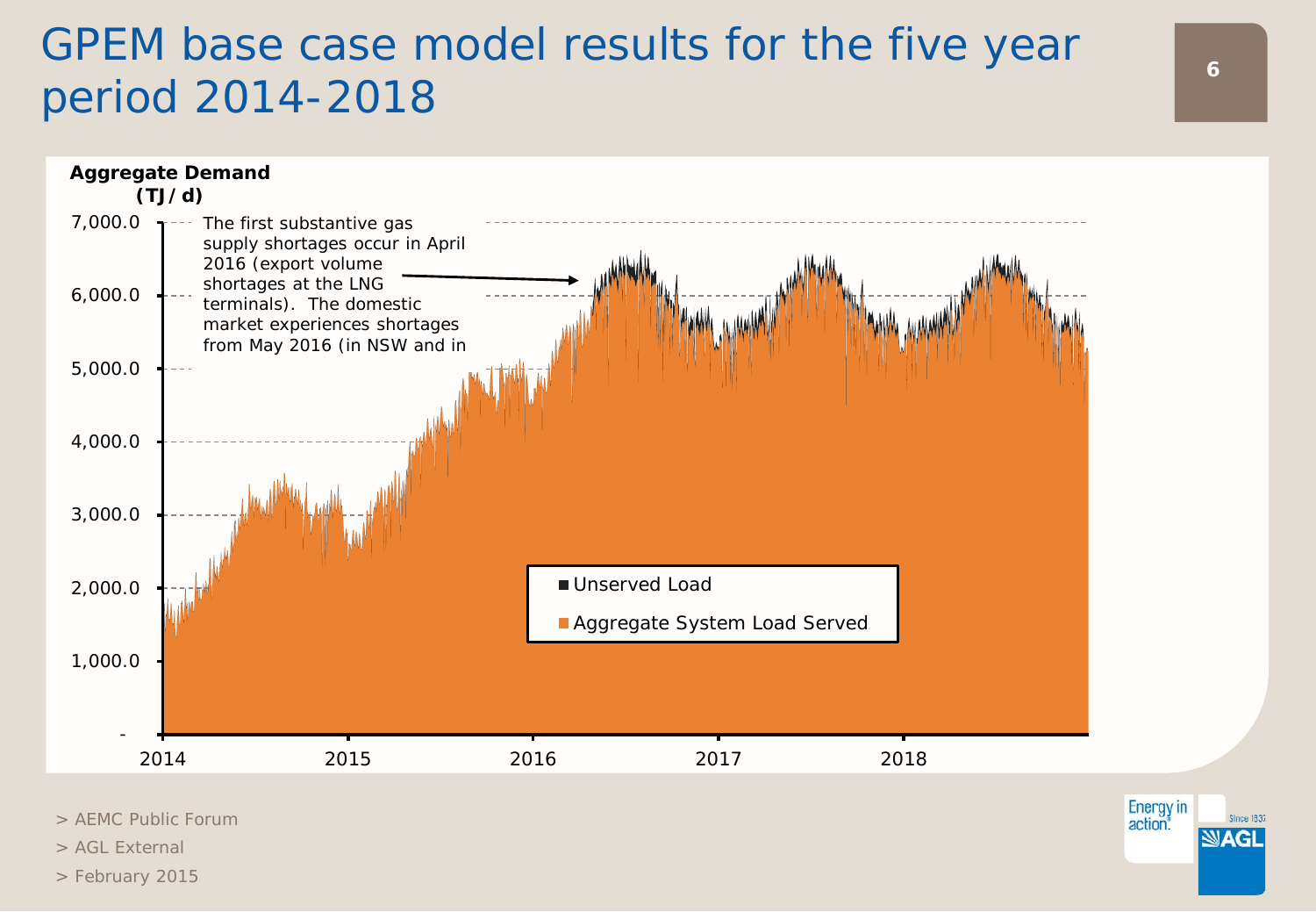#### Constitutional and legal issues



> AEMC Public Forum

> AGL External

> February 2015

*Source: EnergyQuest, AGL Energy Ltd*



Energy in<br>action. Since 1837 **NAGL**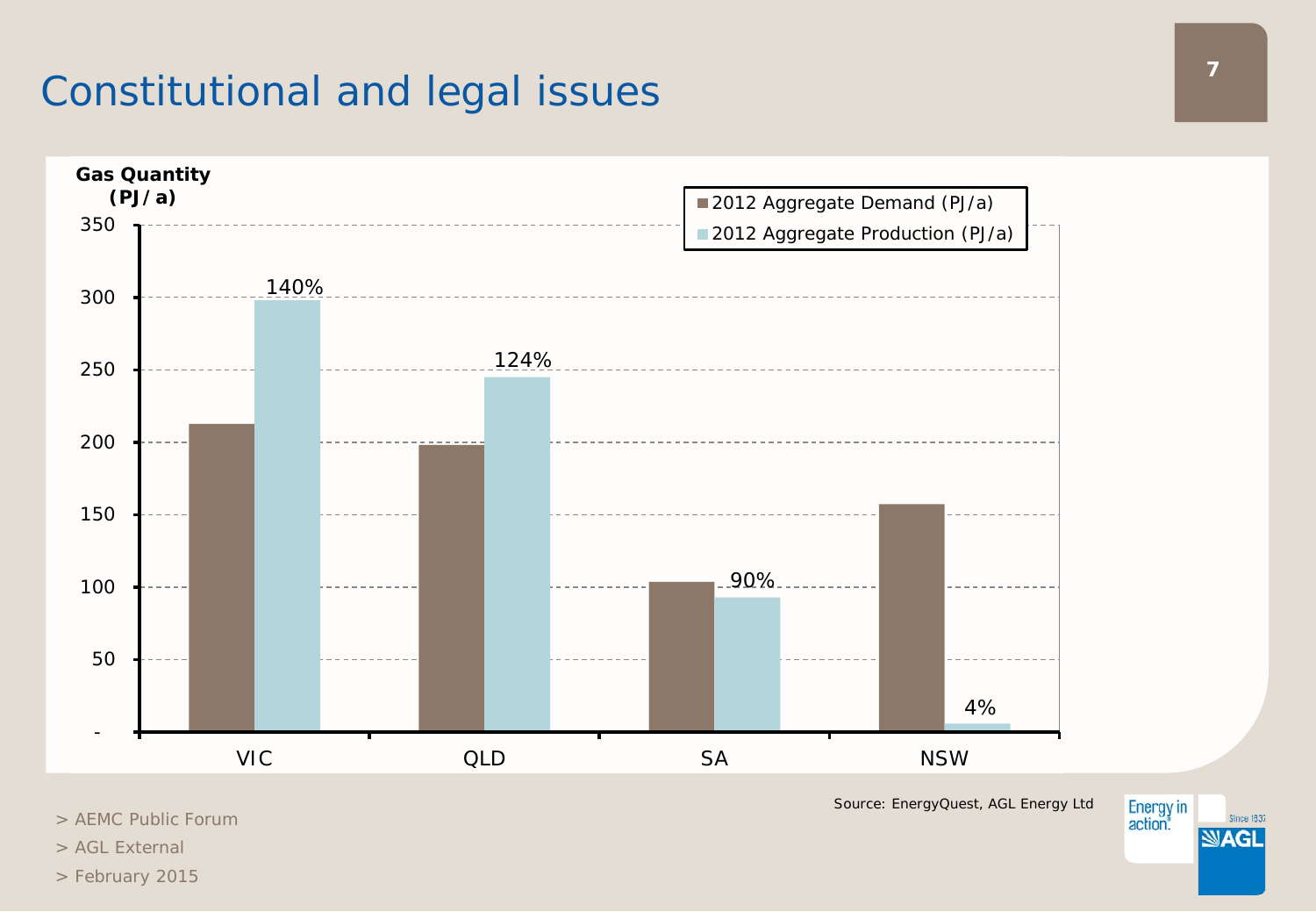### Transparency and information provision **8**

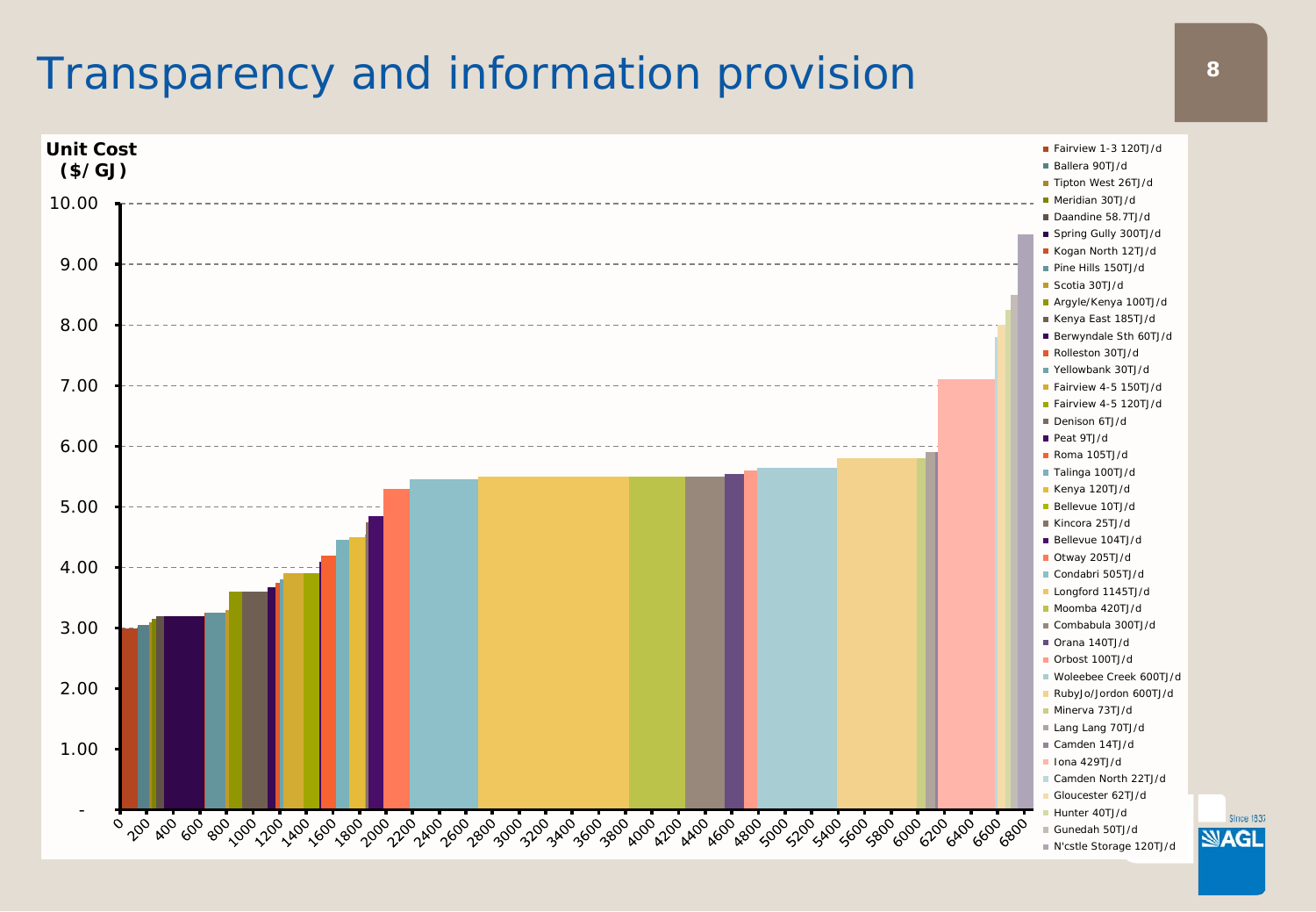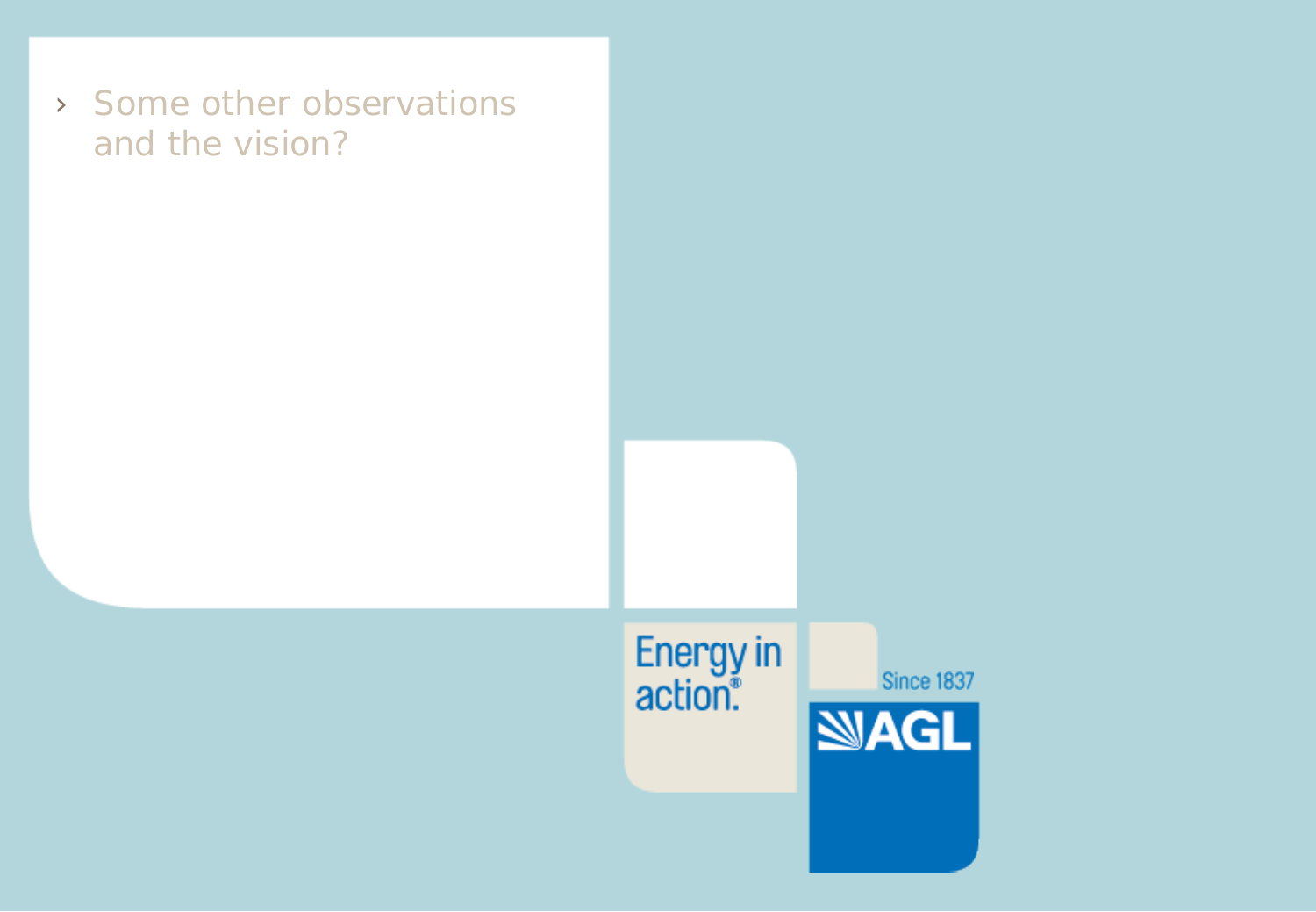### Some other observations

- » Contrast with electricity much discussion about the ongoing revenue adequacy of energy-only market design with other policy overlays
- » Same gas industry technological developments have facilitated very different outcomes in the US – driven by…
	- Design of markets?; and/or
	- Restriction on exports?; and/or
	- Focus on energy security rather than strict economic criteria?
- » US electricity generation sourced from coal has declined from 52% to 41% and is projected by the EPA to fall to 30% by 2030 (Mettler-LaFeir and Paul (2014, p.21)

> February 2015

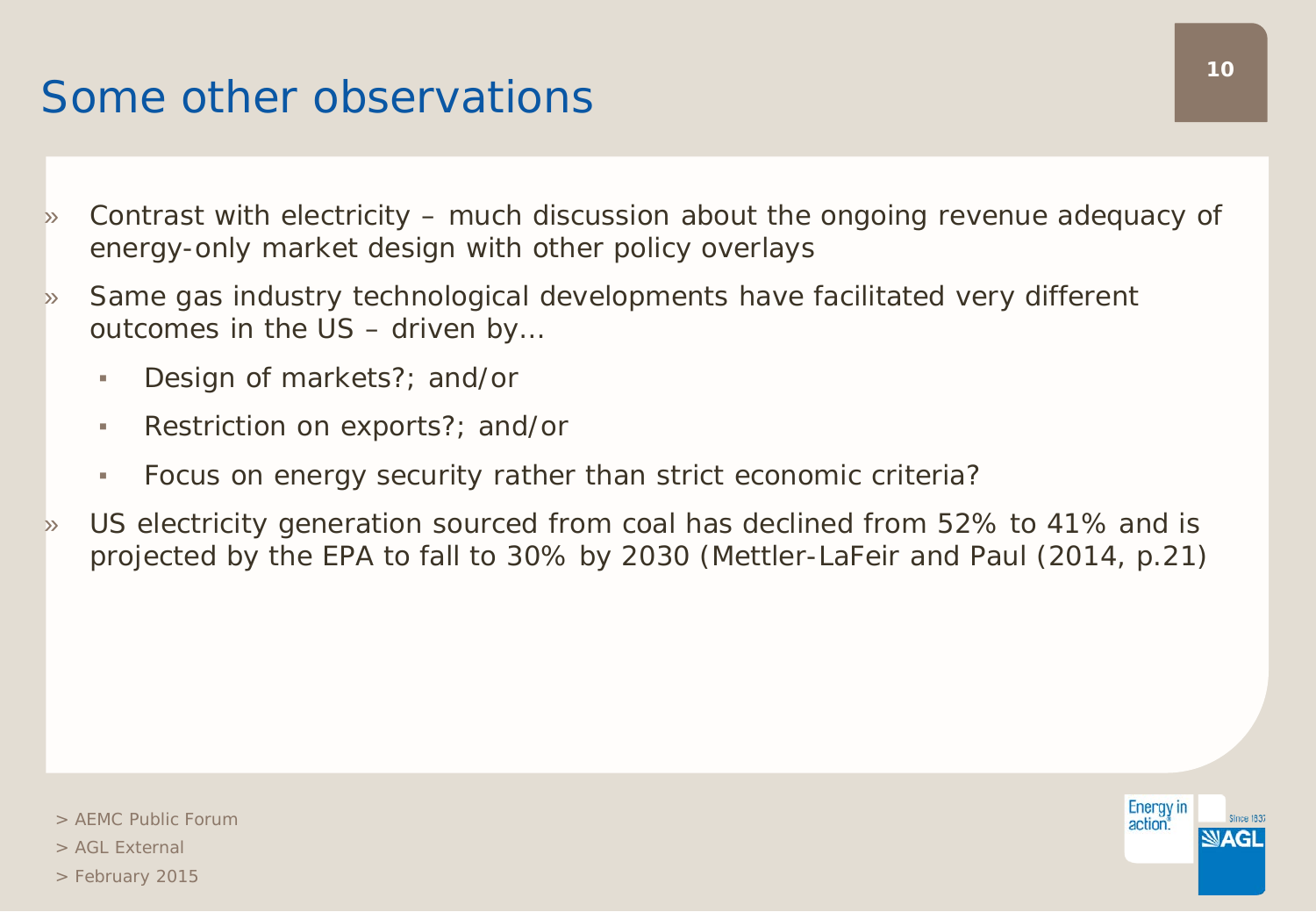# Back to the vision – more questions  $11$

- » Liquid wholesale gas market measured how?
- » Market signals for investment and supply many projects to enhance supply ready to go or in development
- » A supportive investment and regulatory environment Are moratoriums consistent with the vision?
- » Efficient reference price is established LRMC/SRMC/Long-term/Short-term?
- » Connected to infrastructure that enables participants the opportunity to readily trade between locations – Spatial constraints?

> AEMC Public Forum

> AGL External

> February 2015